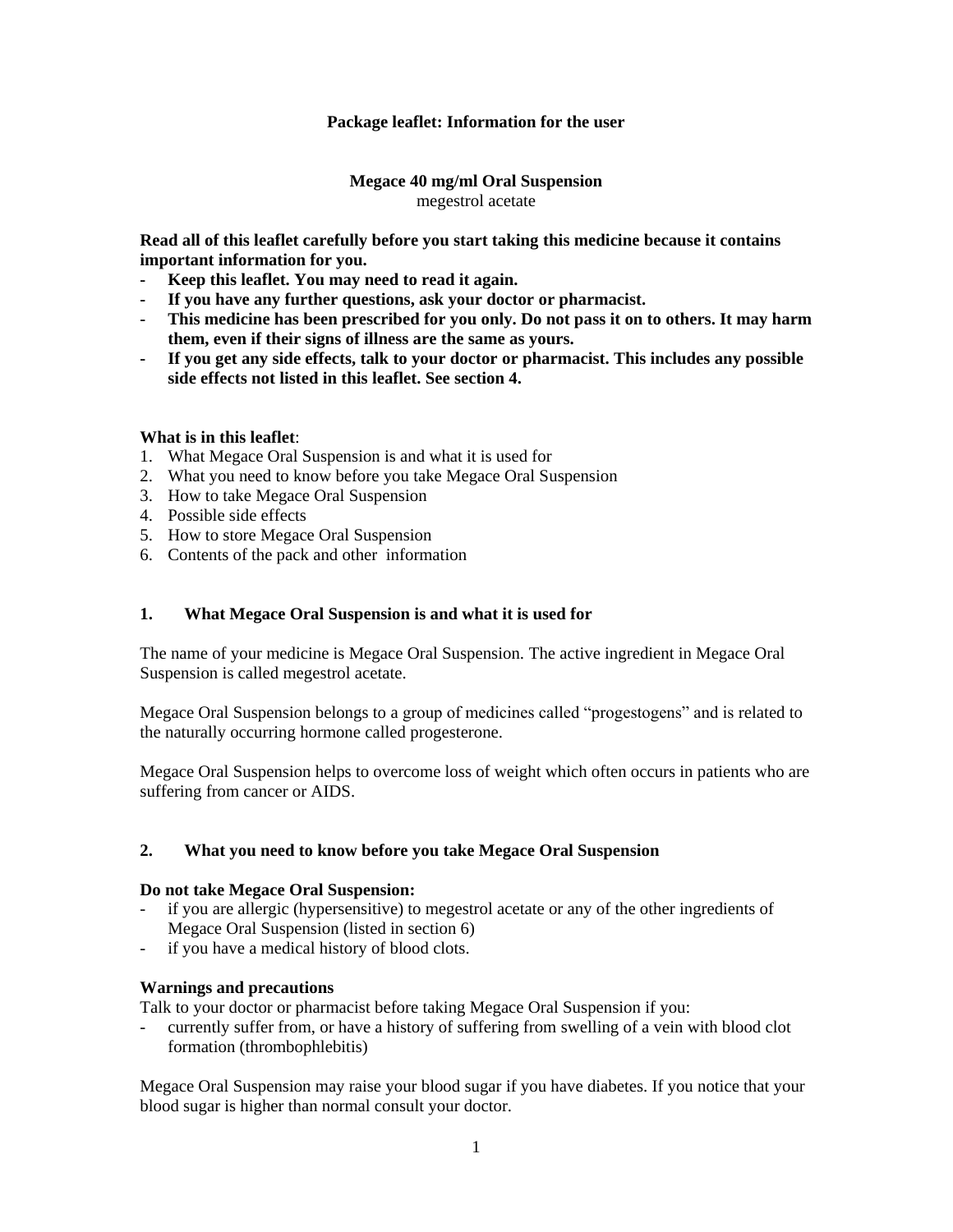If you are over 65 years of age your doctor may want to monitor your kidney function from time to time, as this can sometimes decrease with age.

## **Children**

This medicine is not recommended for children.

#### **Other medicines and Megace Oral Suspension**

At present, no data are known regarding these effects.

Tell your doctor or pharmacist if you are taking, have recently taken or might take any other medicines.

#### **Pregnancy and breast-feeding**

If you are pregnant or breast-feeding, think you may be pregnant or are planning to have a baby, do not take this medicines

## **Driving and using machines**

Megace Oral Suspension does not usually affect your ability to drive.

### **Megace Oral Suspension contains**

Megace Oral Suspension contains sucrose. If you have been told by your doctor that you have an intolerance to some sugars, contact your doctor before taking this medicinal product. May be harmful to the teeth.

This medicine contains 40 mg sodium benzoate (E211) in each 20 ml dose which is equivalent to 2 mg/ml.

This medicine contains less than 1 mmol sodium (23 mg) per 20 ml, that is to say essentially 'sodium-free'.

### **3. How to take Megace Oral Suspension**

Always take this medicine exactly as your doctor or pharmacist has told you. Check with your doctor or pharmacist if you are not sure.

The recommended dose of Megace Oral Suspension is between 400 mg to 800 mg (10-20 ml) per day and is taken as a single dose. If you are 65 or older, your doctor may start you on the lowest dose, and may monitor your kidney function. Your doctor will decide on the correct dose for your condition. Always follow your doctor's instructions.

It usually takes two months of continuous treatment to see if Megace Oral Suspension is effective. Continue with Megace Oral Suspension until your doctor tells you otherwise.

#### **If you take more Megace Oral Suspension than you should**

Go to your nearest hospital Casualty Department or tell your doctor immediately. Take the empty container and any remaining medicine with you.

### **If you forget to take Megace Oral Suspension**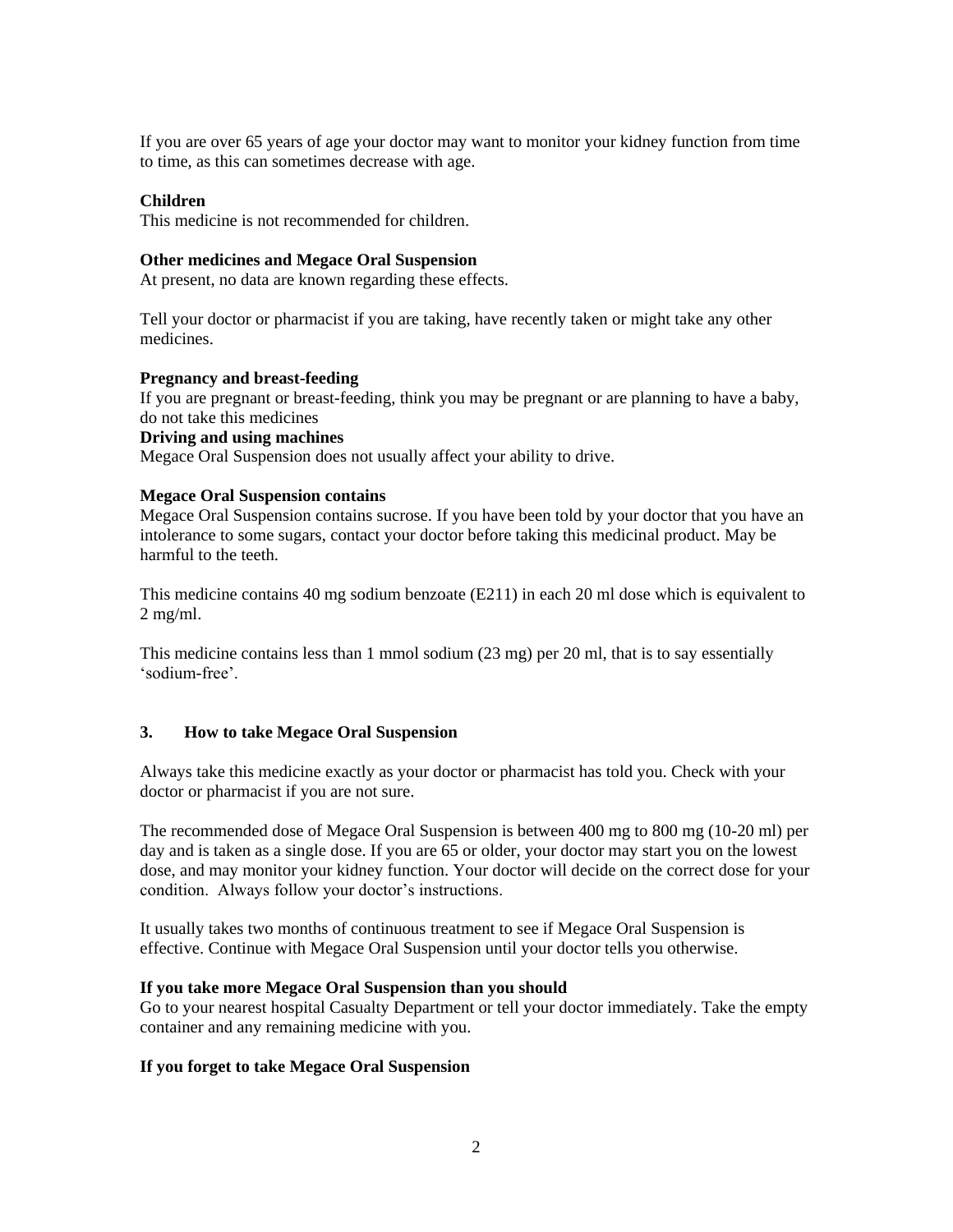If you miss a dose, do not worry. If you remember within a few hours of the missed dose take it as soon as possible, but if it is almost time for your next dose then skip the forgotten one and continue as before. DO NOT take a double dose to make up for a forgotten dose.

# **4. Possible side effects**

Like all medicines, Megace Oral Suspension can cause side effects although not everybody gets them.

If you notice any of the following, stop taking Megace and contact your doctor **immediately**:

- swelling of the face, lips, or tongue
- skin rash
- difficulty breathing

As these may be signs of an allergic reaction

Other side effects which may occur with Megace Oral Suspension are:

Very Common (affects more than 1 in 10 people)

- increase in appetite and weight gain (not associated with water retention)
- shortness of breath
- hot flushes, reddening of the face and neck
- high blood pressure
- increased blood sugar levels
- rounded face, sometimes called 'moon' face, including increased facial and body hair
- constipation
- swelling of a vein due to a blood clot
- blood clot in the lungs

Signs of a blood clot can include loss of co-ordination, slurred speech, pains in your groin, pains or numbness in your arm or leg (especially in calf of leg), shortness of breath, weakness, headache, and fainting. If you experience any of the following tell your doctor **immediately**

Common (affects between 1 in 10 to 1 in 100 people)

- temporary increase in the signs and symptoms of your disease
- changes in mood
- numbness, pain or tingling in fingers or thumb
- heart attack
- hair loss
- diarrhoea
- tiredness
- feeling weak
- impotence
- passing wind
- needing to urinate more often
- feeling sick and being sick
- changes in vaginal bleeding (breakthrough bleeding, spotting)
- build up of fluid which causes swelling (mainly in the ankles)
- pain
- rash, including hives or nettle rash (Urticaria)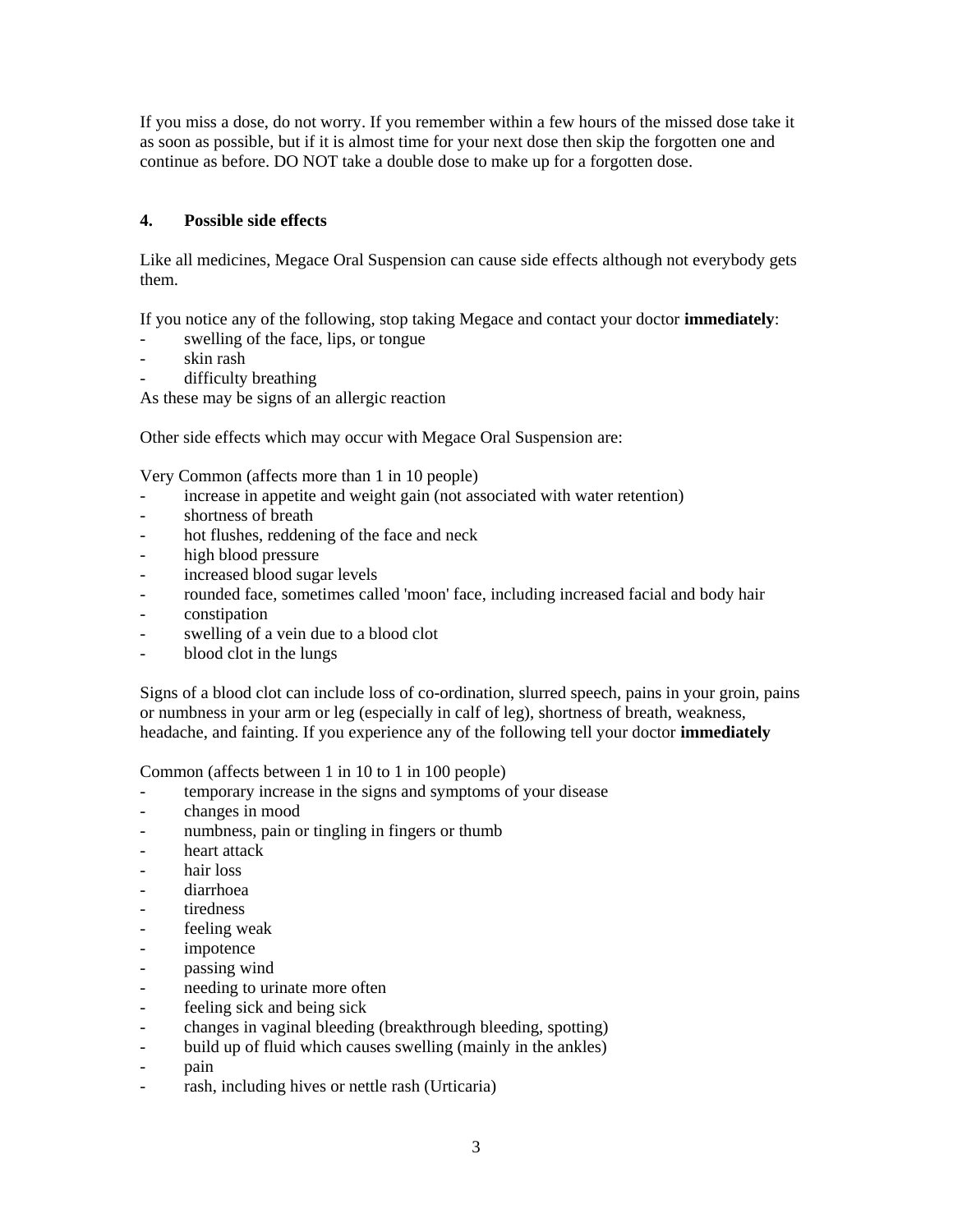If any of these side effects continue or become troublesome go back to your doctor. If you notice any other sideeffects tell your doctor or pharmacist.

# **Reporting of side effects**

If you get any side effects, talk to your doctor or pharmacist. This includes any possible side effects not listed in this leaflet. You can also report side effects directly via:

HPRA Pharmacovigilance Website: www.hpra.ie

By reporting side effects you can help provide more information on the safety of this medicine.

# **5. How to store Megace Oral Suspension**

Keep this medicine out of the sight and reach of children.

Do not use this medicine after the expiry date which is stated on the carton and label. Do not keep Megace Oral Suspension above 25ºC.

Return any unused medicine to your pharmacist. Only keep it if the doctor tells you to.

# **6. Contents of the pack and other information**

### **What Megace Oral Suspension contains**

- The active substance is megestrol acetate. Each ml of oral suspension contains 40 mg/ml of megestrol acetate.
- The other ingredients are citric acid, lemon-lime flavour, polyethylene glycol (1450), polysorbate 80 (E433), sodium benzoate (E211), sodium citrate (E331), sucrose, xanthum gum (E415) and water.

### **What Megace Oral Suspension looks like and contents of the pack**

Megace Oral Suspension is a white to cream coloured, milky oral suspension.

This medicine is supplied in a plastic bottle containing 240 ml.

**Marketing Authorisation Holder and Manufacturer Marketing Authorisation Holder:** Bausch Health Ireland Ltd., 3013 Lake Drive, Citywest Business Campus, Dublin 24 Ireland

**Manufacturers:** Bausch Health Poland sp. z o.o ul. Przemysłowa 2,